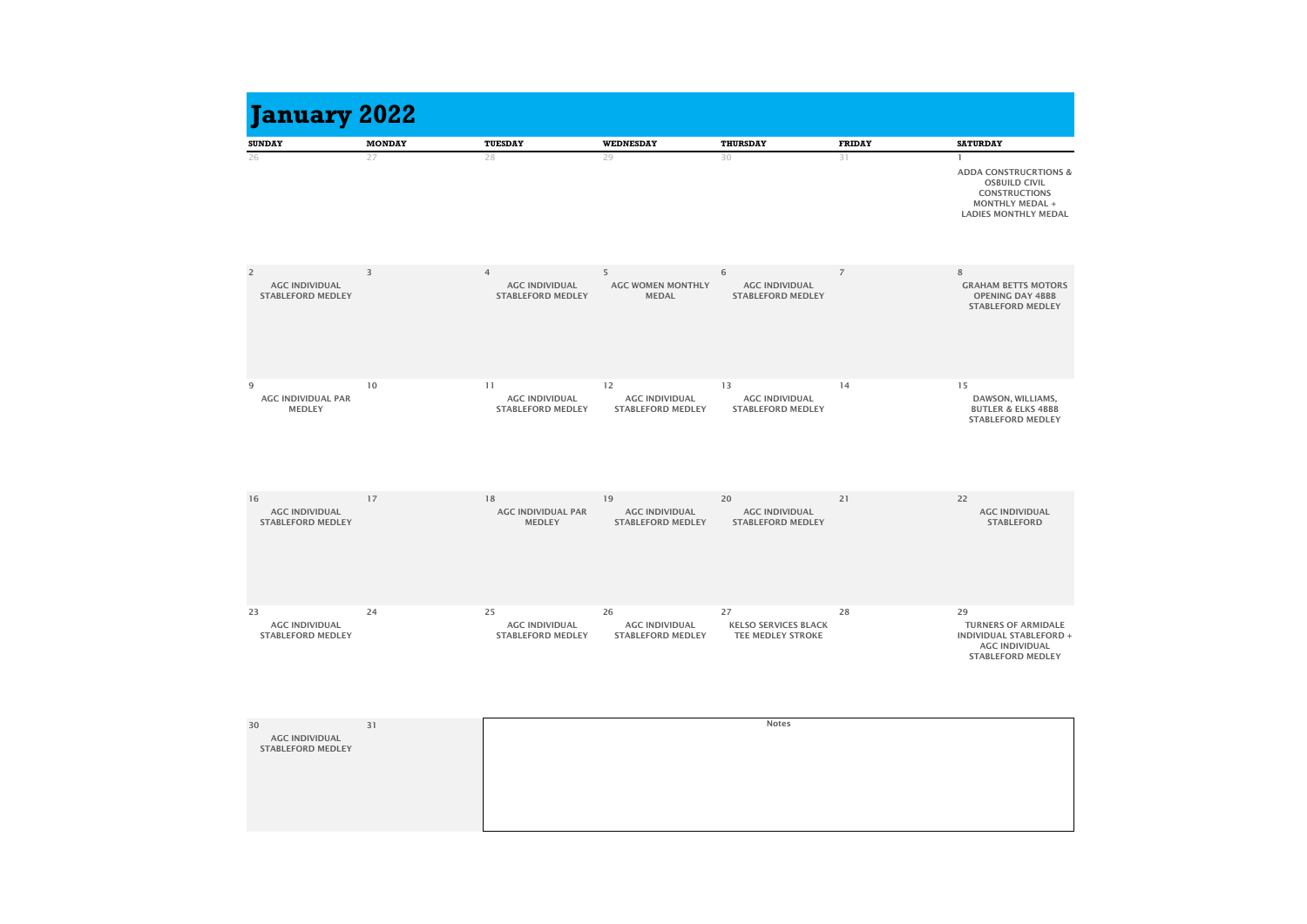| <b>SUNDAY</b>                                                                                                                        | <b>MONDAY</b>  | <b>TUESDAY</b>                                          | <b>WEDNESDAY</b>                                                                            | <b>THURSDAY</b>                                               | <b>FRIDAY</b> | <b>SATURDAY</b>                                                                                                                                                                                                                                           |
|--------------------------------------------------------------------------------------------------------------------------------------|----------------|---------------------------------------------------------|---------------------------------------------------------------------------------------------|---------------------------------------------------------------|---------------|-----------------------------------------------------------------------------------------------------------------------------------------------------------------------------------------------------------------------------------------------------------|
| 30                                                                                                                                   | 31             | <b>AGC INDIVIDUAL PAR</b><br><b>MEDLEY</b>              | 2<br><b>TURNERS OF ARMIDALE</b><br><b>OPENING DAY WOMEN</b><br><b>INDIVIDUAL STABLEFORD</b> | 3<br><b>AGC INDIVIDUAL</b><br><b>STABLEFORD MEDLEY</b>        | 4             | 5<br><b>ADDA CONSTRUCRTIONS</b><br><b>&amp; OSBUILD CIVIL</b><br><b>CONSTRUCTIONS</b><br><b>MONTHLY MEDAL +</b><br><b>LADIES MONTHLY MEDAL</b><br>+ MEDAL OF MEDALS MEN<br>& WOMEN + GNSW ROUND                                                           |
| 6<br><b>AGC INDIVIDUAL</b><br><b>STABLEFORD MEDLEY</b>                                                                               | $\overline{7}$ | 8<br><b>AGC INDIVIDUAL</b><br><b>STABLEFORD MEDLEY</b>  | 9<br><b>AGC WOMEN MONTLY</b><br><b>MEDAL + GNSW ROUND 1</b>                                 | 10<br><b>AGC INDIVIDUAL</b><br><b>STABLEFORD MEDLEY</b>       | 11            | 12<br><b>GRAHM BETTS MOTORS</b><br><b>SUMMER CUP 4BBB</b><br><b>STABLEFORD MEDLEY</b>                                                                                                                                                                     |
| 13<br><b>AGC INDIVIDUAL</b><br><b>STABLEFORD MEDLEY +</b><br><b>WOMEN GRAHAM BETTS</b><br><b>QUALIFIER</b>                           | 14             | 15<br><b>AGC INDIVIDUAL</b><br><b>STABLEFORD MEDLEY</b> | 16<br><b>AGC WOMEN INDIVIDUAL</b><br><b>STABLEFORD</b>                                      | 17<br><b>AGC INDIVIDUAL</b><br><b>STABLEFORD MEDLEY</b>       | 18            | 19<br><b>WOMEN REGIONAL</b><br><b>AUSTRALIA BANK CLUB</b><br><b>CHAMOPIONSHIPS ROUND</b><br>1 + MABEL MACKENZIE<br><b>BROOCH &amp; GOLD</b><br><b>BUTTONS INTERCLUB</b><br><b>MATCH PLAY QUALIFIER+</b><br><b>MEN AGC INDIVIDUAL</b><br><b>STABLEFROD</b> |
| 20<br><b>WOMEN REGIONAL</b><br><b>AUSTRLAI BANK CLUB</b><br><b>CHAMPIONSHIPS ROUND 2</b><br>+ INDIVIDUAL<br><b>STABLEFORD MEDLEY</b> | 21             | 22<br><b>AGC INDIVIDUAL</b><br><b>STABLEFORD MEDLEY</b> | 23<br><b>AGC WOMEN INDIVIDUAL</b><br><b>STABLEFORD GRAHAM</b><br><b>BETTS QUALIFIER</b>     | 24<br><b>KELSO SERVICES BLACK</b><br><b>TEE MEDLEY STROKE</b> | 25            | 26<br><b>REGIONAL AUSTRALIA</b><br><b>BANK CLUB</b><br><b>CHAMPIONSHIPS ROUND 1</b><br>FOR MEN + ROUND 3 FOR<br><b>WOMEN</b>                                                                                                                              |
| 27<br><b>REGIONAL AUSTRALIA</b><br><b>BANK CLUB</b><br><b>CHAMOPIONSHIPS ROUND</b><br>2 FOR MEN + ROUND 4<br><b>FOR WOMEN</b>        | 28             |                                                         | $\overline{2}$                                                                              | 3                                                             | 4             | 5                                                                                                                                                                                                                                                         |
| 6                                                                                                                                    | $\overline{7}$ |                                                         |                                                                                             | <b>Notes</b>                                                  |               |                                                                                                                                                                                                                                                           |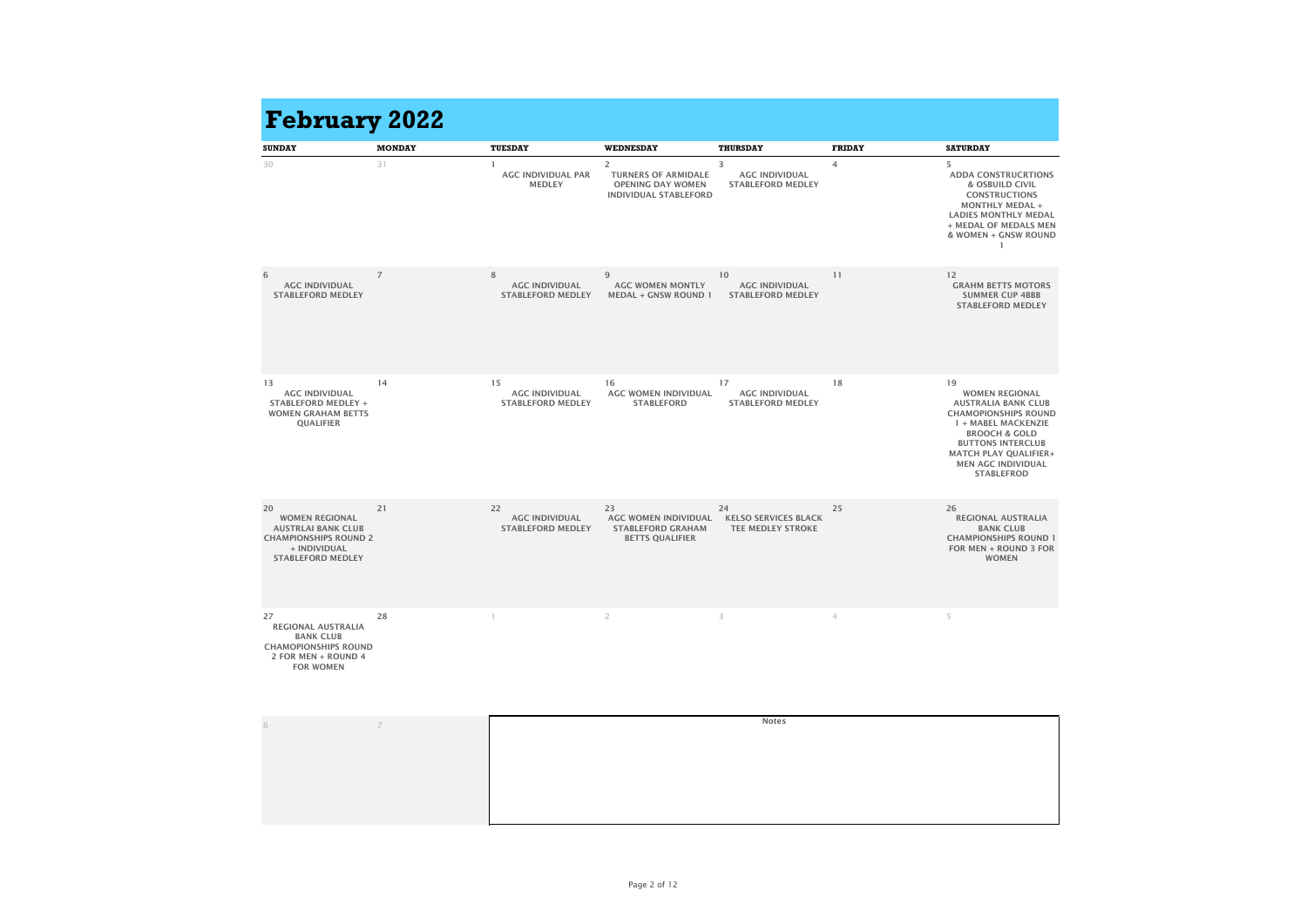| <b>SUNDAY</b>                                                                                                                          | <b>MONDAY</b>  | <b>TUESDAY</b>                                                                                           | <b>WEDNESDAY</b>                                                                                                                                           | <b>THURSDAY</b>                                                                                                                | <b>FRIDAY</b>                                                           | <b>SATURDAY</b>                                                                                                                                                                                                                          |
|----------------------------------------------------------------------------------------------------------------------------------------|----------------|----------------------------------------------------------------------------------------------------------|------------------------------------------------------------------------------------------------------------------------------------------------------------|--------------------------------------------------------------------------------------------------------------------------------|-------------------------------------------------------------------------|------------------------------------------------------------------------------------------------------------------------------------------------------------------------------------------------------------------------------------------|
| 27                                                                                                                                     | 28             | <b>AGC INDIVIDUAL</b><br><b>STABLEFORD MEDLEY</b>                                                        | $\overline{2}$<br><b>AGC BATTLE OF THE</b><br><b>SEXES - INDIVIDUAL</b><br><b>STABLEFORD MEDLEY</b>                                                        | 3<br><b>AGC INDIVIDUAL</b><br><b>STABLEFORD MEDLEY</b>                                                                         | $\overline{4}$                                                          | 5<br>REGIONAL AUSTRALIA BANK<br><b>CLUB CHAMPIONSHIPS</b><br><b>ROUND 3 FOR MEN + ADDA</b><br><b>CONSTRUCRTIONS &amp;</b><br><b>OSBUILD CIVIL</b><br><b>CONSTRUCTIONS MONTHLY</b><br><b>MEDAL + LADIES GNSW</b><br><b>MEDALS ROUND 2</b> |
| 6<br><b>REGIONAL AUSTRALIA</b><br><b>BANK CLUB</b><br><b>CHAMOPIONSHIPS ROUND</b><br>4 FOR MEN + WOMEN<br><b>INDIVIDUAL STABLEFORD</b> | $\overline{7}$ | 8<br><b>AGC INDIVIDUAL</b><br><b>STABLEFORD MEDLEY</b>                                                   | 9<br><b>WOMEN GNSW MEDALS</b><br><b>ROUND 2 + C.K. STEWART</b><br><b>MEMORIAL &amp; PENNY</b><br><b>WHITE MIDWEEK VETS</b><br><b>CHAMPIONSHIPS - ROUND</b> | 10<br><b>AGC INDIVIDUAL</b><br><b>STABLEFORD MEDLEY</b>                                                                        | 11                                                                      | 12<br><b>CARRS NEWSXPRESS</b><br><b>MIXED 4BBB STABLEFORD</b><br>+ INDIVIDUAL IN<br><b>CONJUNCTION</b>                                                                                                                                   |
| 13<br><b>AGC INDIVIDUAL</b><br><b>STABLEFORD MEDLEY</b>                                                                                | 14             | 15<br><b>ARMIDALE FRESH -</b><br><b>PENNANTS AT ARMIDALE</b><br>9AM FOR A 9.30AM<br><b>SHOTGUN START</b> | 16<br><b>WOMEN INDIVIDUAL</b><br><b>STABLEFORD - WOMEN 3</b><br><b>DAY NEDGA</b><br><b>TOURTAMENT AT</b><br><b>WALCHA</b>                                  | 17<br><b>AGC INDIVIDUAL</b><br><b>STABLEFORD MEDLEY -</b><br><b>WOMEN 3 DAY NEDGA</b><br><b>TOURTAMENT AT</b><br><b>WALCHA</b> | 18<br><b>WOMEN 3 DAY NEDGA</b><br><b>TOURTAMENT AT</b><br><b>WALCHA</b> | 19<br><b>FROST &amp; O'HARA 4BBB</b><br><b>STABLEFORD MEDLEY</b>                                                                                                                                                                         |
| 20<br><b>AGC INDIVIDUAL</b><br><b>STABLEFORD MEDLEY +</b><br><b>WOMEN GRAHAM BETTS</b><br><b>QUALIFIER</b>                             | 21             | 22<br><b>AGC INDIVIDUAL</b><br><b>STABLEFORD MEDLEY</b>                                                  | 23<br><b>WOMEN PENNY WHITE</b><br><b>MIDWEEK VETS</b><br><b>CHAMPIONSHIPS - ROUND</b><br><b>2 + INTERCLUB MATCH</b><br><b>PLAY QUALIFIER</b>               | 24<br><b>KELSO SERVICES BLACK</b><br><b>TEE MEDLEY STROKE</b>                                                                  | 25                                                                      | 26<br><b>4BBB PAR MEN</b><br><b>SPORTSPOWER KO STATE</b><br><b>QUALIFIER + 4BBB PAR</b><br><b>LADIES BARNIERS OFFICE</b><br><b>FURNITURE STATE</b><br><b>QUALIFIER</b>                                                                   |
| 27<br><b>AGC INDIVIDUAL</b><br><b>STABLEFORD MEDLEY</b>                                                                                | 28             | 29<br><b>AGC INDIVIDUAL</b><br><b>STABLEFORD MEDLEY</b>                                                  | 30<br><b>AGC 3 PERSON WOMEN</b><br><b>AMBROSE - STATE</b><br><b>QUALIFIER</b>                                                                              | 31                                                                                                                             |                                                                         | $\overline{2}$                                                                                                                                                                                                                           |
| $\mathbb{R}$                                                                                                                           | $\overline{4}$ |                                                                                                          |                                                                                                                                                            | <b>Notes</b>                                                                                                                   |                                                                         |                                                                                                                                                                                                                                          |
|                                                                                                                                        |                |                                                                                                          |                                                                                                                                                            |                                                                                                                                |                                                                         |                                                                                                                                                                                                                                          |

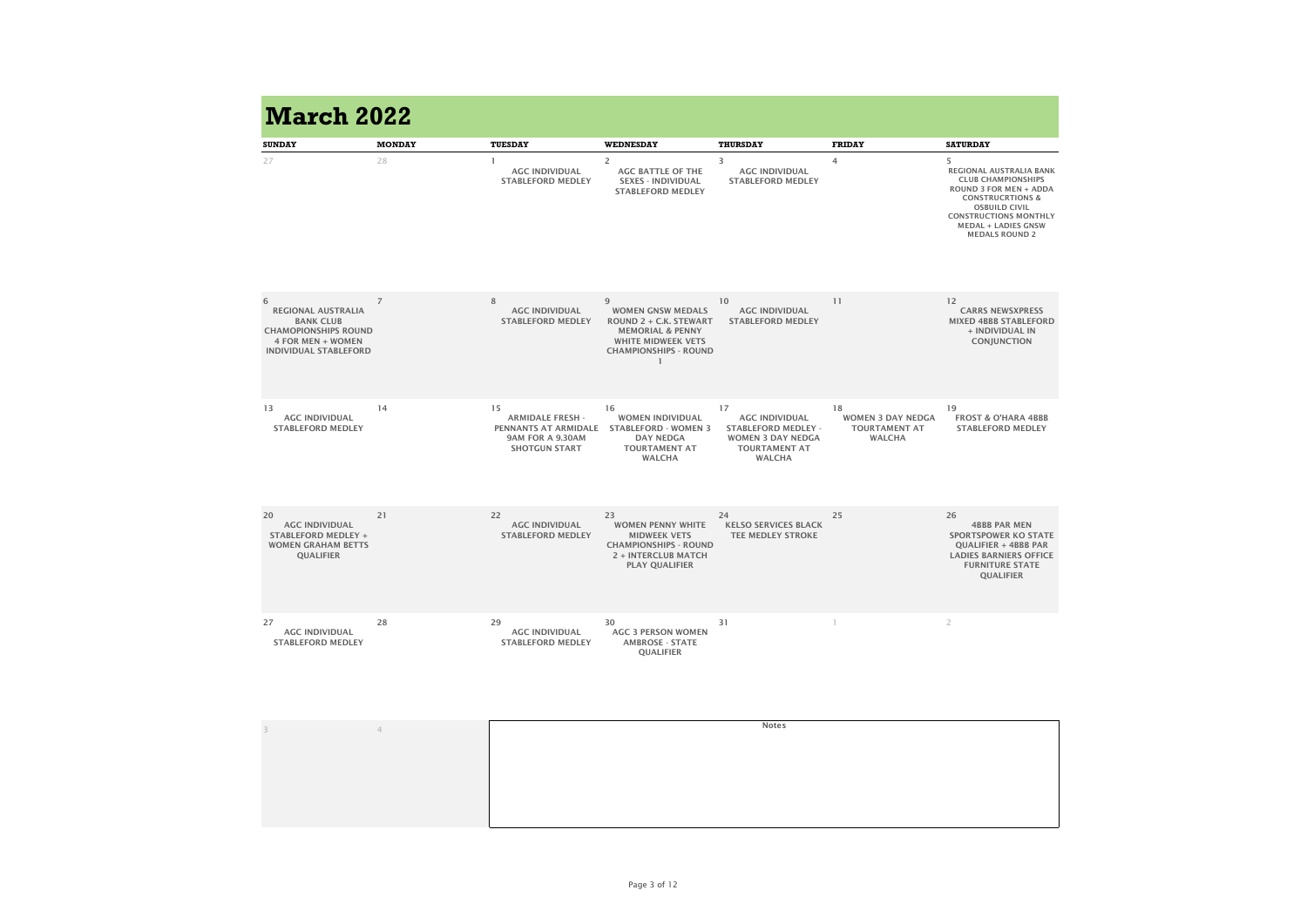| <b>April 2022</b>                                                                                           |                                                         |                                                         |                                                                                      |                                                                     |                                                                             |                                                                                                                                                                                                      |
|-------------------------------------------------------------------------------------------------------------|---------------------------------------------------------|---------------------------------------------------------|--------------------------------------------------------------------------------------|---------------------------------------------------------------------|-----------------------------------------------------------------------------|------------------------------------------------------------------------------------------------------------------------------------------------------------------------------------------------------|
| <b>SUNDAY</b>                                                                                               | <b>MONDAY</b>                                           | <b>TUESDAY</b>                                          | <b>WEDNESDAY</b>                                                                     | <b>THURSDAY</b>                                                     | <b>FRIDAY</b>                                                               | <b>SATURDAY</b>                                                                                                                                                                                      |
| 27                                                                                                          | 28                                                      | 29                                                      | 30                                                                                   | 31<br><b>AGC INDIVIDUAL</b><br><b>STABLEFORD MEDLEY</b>             |                                                                             | $\overline{2}$<br><b>ADDA CONSTRUCRTIONS &amp;</b><br><b>OSBUILD CIVIL</b><br><b>CONSTRUCTIONS</b><br><b>MONTHLY MEDAL +</b><br><b>LADIES MONTHLY MEDAL</b><br>+ WOMEN GNSW MEDALS<br><b>ROUND 3</b> |
| 3<br><b>AGC INDIVIDUAL</b><br><b>STABLEFORD MEDLEY +</b><br><b>TOP GUN SHOOTOUT</b><br><b>FINAL</b>         | $\overline{4}$                                          | 5<br><b>AGC INDIVIDUAL PAR</b><br><b>MEDLEY</b>         | 6<br><b>WOMEN INDIVIDUAL</b><br><b>STABLEFORD + GRAHAM</b><br><b>BETTS QUALIFIER</b> | $\overline{7}$<br><b>AGC INDIVIDUAL</b><br><b>STABLEFORD MEDLEY</b> | 8                                                                           | 9<br><b>CELEBRATIONS CELLARS</b><br><b>INDULGENCE DAY 2</b><br><b>PERSON AMBROSE</b>                                                                                                                 |
| 10<br><b>AGC INDIVIDUAL</b><br><b>STABLEFORD MEDLEY +</b><br><b>WOMEN GRAHAM BETTS</b><br><b>QUALIFIER</b>  | 11                                                      | 12<br><b>AGC VETS PENNANTS</b><br><b>SHOTGUN START</b>  | 13<br><b>WOMEN MONTHLY MEDAL</b><br>+ GNSW MEDALS ROUND 3                            | 14<br><b>AGC INDIVIDUAL</b><br><b>STABLEFORD MEDLEY</b>             | 15<br><b>EASTER FRIDAY</b><br><b>INDIVIDUAL STABELFORD</b><br><b>MEDLEY</b> | 16<br><b>IRON JACK ARMIDALE</b><br><b>OPEN STROKE MEDLEY</b>                                                                                                                                         |
| 17<br><b>IRON JACK EASTER</b><br><b>SUNDAY INDIVIDUAL</b><br><b>STABLEFORD MEDLEY</b>                       | 18<br><b>AGC INDIVIDUAL</b><br><b>STABLEFORD MEDLEY</b> | 19<br><b>AGC INDIVIDUAL</b><br><b>STABLEFORD MEDLEY</b> | 20<br><b>WOMEN INDIVIDUAL</b><br><b>STABLEFORD</b>                                   | 21<br><b>AGC INDIVIDUAL</b><br><b>STABLEFORD MEDLEY</b>             | 22                                                                          | 23<br>JONES, CRACKNESS, STARR<br><b>ACCOUNTANTS - AUTUM</b><br><b>4BBB PAR MEDLEY</b>                                                                                                                |
| 24<br><b>GRAHM BETTS MOTORS</b><br><b>ROSS LOWE MEMORIAL</b><br><b>JUNIOR TOURNAMENT</b><br><b>JNJG OOM</b> | 25                                                      | 26<br><b>AGC INDIVIDUAL</b><br><b>STABLEFORD MEDLEY</b> | 27<br><b>WOMEN INDIVIDUAL</b><br><b>STABLEFORD</b>                                   | 28<br><b>KELSO SERVICES BLACK</b><br>TEE MEDLEY STROKE              | 29                                                                          | 30                                                                                                                                                                                                   |
|                                                                                                             | $\overline{\phantom{a}}$                                |                                                         |                                                                                      | <b>Notes</b>                                                        |                                                                             |                                                                                                                                                                                                      |

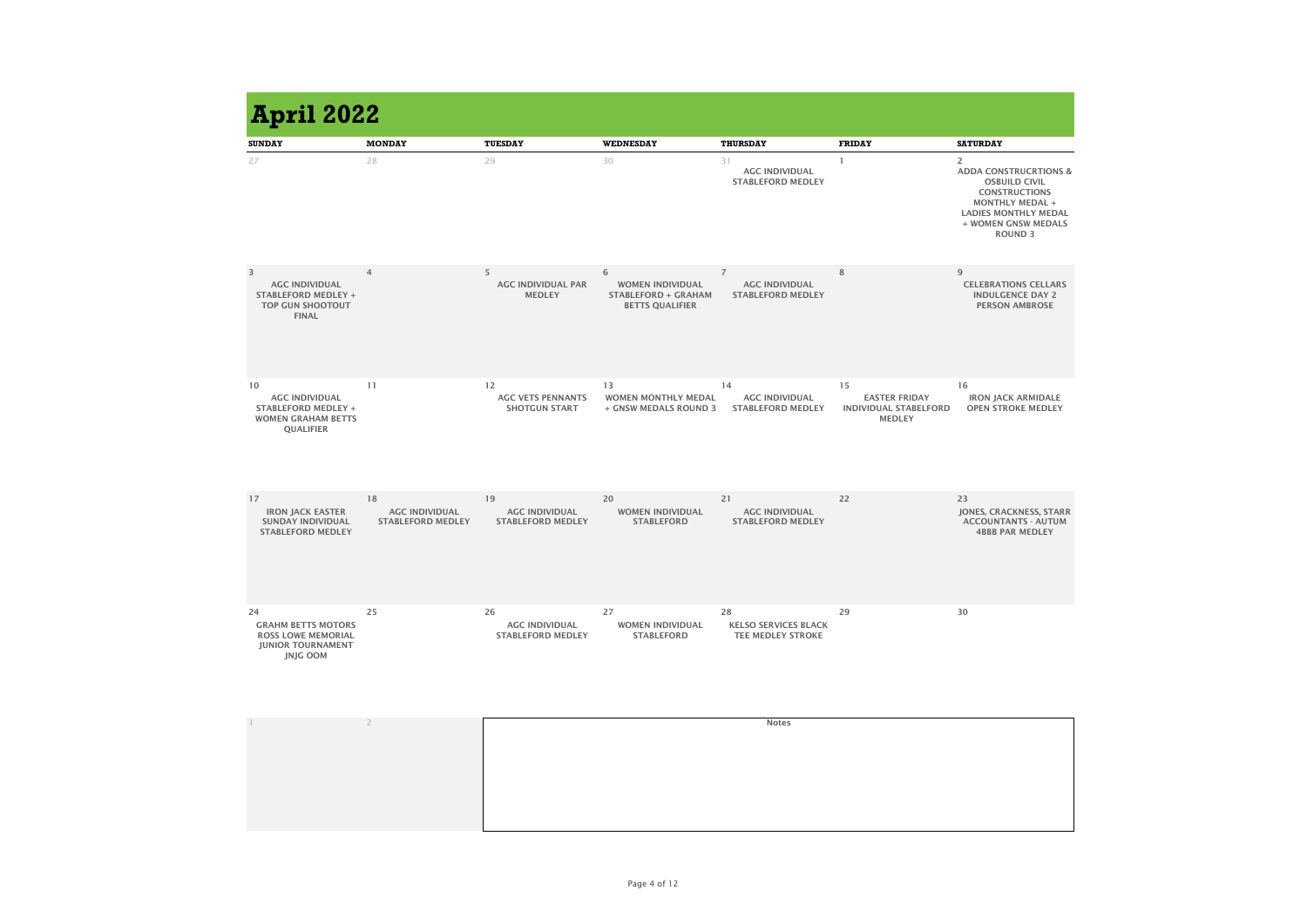| <b>May 2022</b>                                         |                                                                                                               |                                                                                                               |                                                                                           |                                                                                   |                                                                                                                                                |                                                                                                                                                                  |
|---------------------------------------------------------|---------------------------------------------------------------------------------------------------------------|---------------------------------------------------------------------------------------------------------------|-------------------------------------------------------------------------------------------|-----------------------------------------------------------------------------------|------------------------------------------------------------------------------------------------------------------------------------------------|------------------------------------------------------------------------------------------------------------------------------------------------------------------|
| <b>SUNDAY</b>                                           | <b>MONDAY</b>                                                                                                 | <b>TUESDAY</b>                                                                                                | <b>WEDNESDAY</b>                                                                          | <b>THURSDAY</b>                                                                   | <b>FRIDAY</b>                                                                                                                                  | <b>SATURDAY</b>                                                                                                                                                  |
|                                                         | $\overline{2}$<br><b>NSWVGA ARMIDALE WEEK</b><br>OF GOLF - 4BBB<br><b>STABLEFORD SHOTGUN</b><br>START 9.00 AM | 3<br><b>NSWVGA ARMIDALE WEEK</b><br>OF GOLF - DAY 1 OF 2 DAY<br><b>INDIVIDUAL STABLEFORD</b><br><b>MEDLEY</b> | $\overline{4}$<br><b>AGC INDIVIDUAL</b><br><b>STABLEFORD MEDLEY</b>                       | 5<br><b>NSWVGA ARMIDALE WEEK</b><br><b>INDIVIDUAL STABLEFORD</b><br><b>MEDLEY</b> | 6<br><b>NSWVGA ARMIDALE WEEK ADDA CONSTRUCRTIONS &amp;</b><br>OF GOLF - DAY 2 OF 2 DAY OF GOLF - 2BALL AMBROSE<br><b>SHOTGUN START 9.00 AM</b> | $\overline{7}$<br><b>OSBUILD CIVIL</b><br><b>CONSTRUCTIONS</b><br><b>MONTHLY MEDAL +</b><br><b>LADIES MONTHLY MEDAL</b><br>+ GNSW ROUND 4                        |
| 8<br><b>AGC INDIVIDUAL</b><br><b>STABLEFORD MEDLEY</b>  | 9                                                                                                             | 10<br><b>AGC INDIVIDUAL</b><br><b>STABLEFORD MEDLEY</b>                                                       | 11<br><b>AGC WOMEN MONTHLY</b><br><b>MEDAL + GNSW MEDALS</b><br><b>ROUND 4</b>            | 12<br><b>AGC INDIVIDUAL</b><br><b>STABLEFORD MEDLEY</b>                           | 13                                                                                                                                             | 14<br>P. PICKETT & K.DOCKSEY<br><b>AMERICAL FOURSOMES</b>                                                                                                        |
| 15<br><b>AGC INDIVIDUAL PAR</b><br><b>MEDLEY</b>        | 16                                                                                                            | 17<br><b>AGC INDIVIDUAL</b><br><b>STABLEFORD MEDLEY</b>                                                       | 18<br><b>WOMEN 1-2-3 STABLEFORD</b>                                                       | 19<br><b>AGC INDIVIDUAL</b><br><b>STABLEFORD MEDLEY</b>                           | 20                                                                                                                                             | 21<br><b>BOURKE, GARSKE,</b><br><b>SCHULTZ &amp; JOHNSON</b><br><b>INDIVIDUAL STABLEFORD</b><br><b>MEDLEY + FREE</b><br><b>MEMBERSHIP DRAW FOR</b><br><b>MEN</b> |
| 22<br><b>AGC INDIVIDUAL</b><br><b>STABLEFORD MEDLEY</b> | 23                                                                                                            | 24<br><b>VET'S CHAMPIONSHIPS</b><br><b>STROKE EVENT WEEK 1</b>                                                | 25<br><b>AGC WOMEN INDIVIDUAL</b><br><b>STABLEFORD + GRAHAM</b><br><b>BETTS QUALIFIER</b> | 26<br><b>KELSO SERVICES BLACK</b><br><b>TEE MEDLEY STROKE</b>                     | 27                                                                                                                                             | 28<br><b>ELDERS INSURANCE</b><br><b>INDIVIDUAL STABLEFORD</b><br><b>MEDLEY + WOMEN</b><br><b>GRAHAM BETTS QUALIFIER</b>                                          |
| 29<br><b>AGC INDIVIDUAL</b><br><b>STABLEFORD MEDLEY</b> | 30                                                                                                            | 31<br><b>VET'S CHAMPIONSHIPS</b><br><b>STROKE EVENT WEEK 2</b>                                                |                                                                                           | $\overline{2}$                                                                    | 3                                                                                                                                              | 4                                                                                                                                                                |
|                                                         |                                                                                                               |                                                                                                               |                                                                                           | <b>Notes</b>                                                                      |                                                                                                                                                |                                                                                                                                                                  |

|  |  | <b>Notes</b> |
|--|--|--------------|
|  |  |              |
|  |  |              |
|  |  |              |
|  |  |              |
|  |  |              |
|  |  |              |
|  |  |              |
|  |  |              |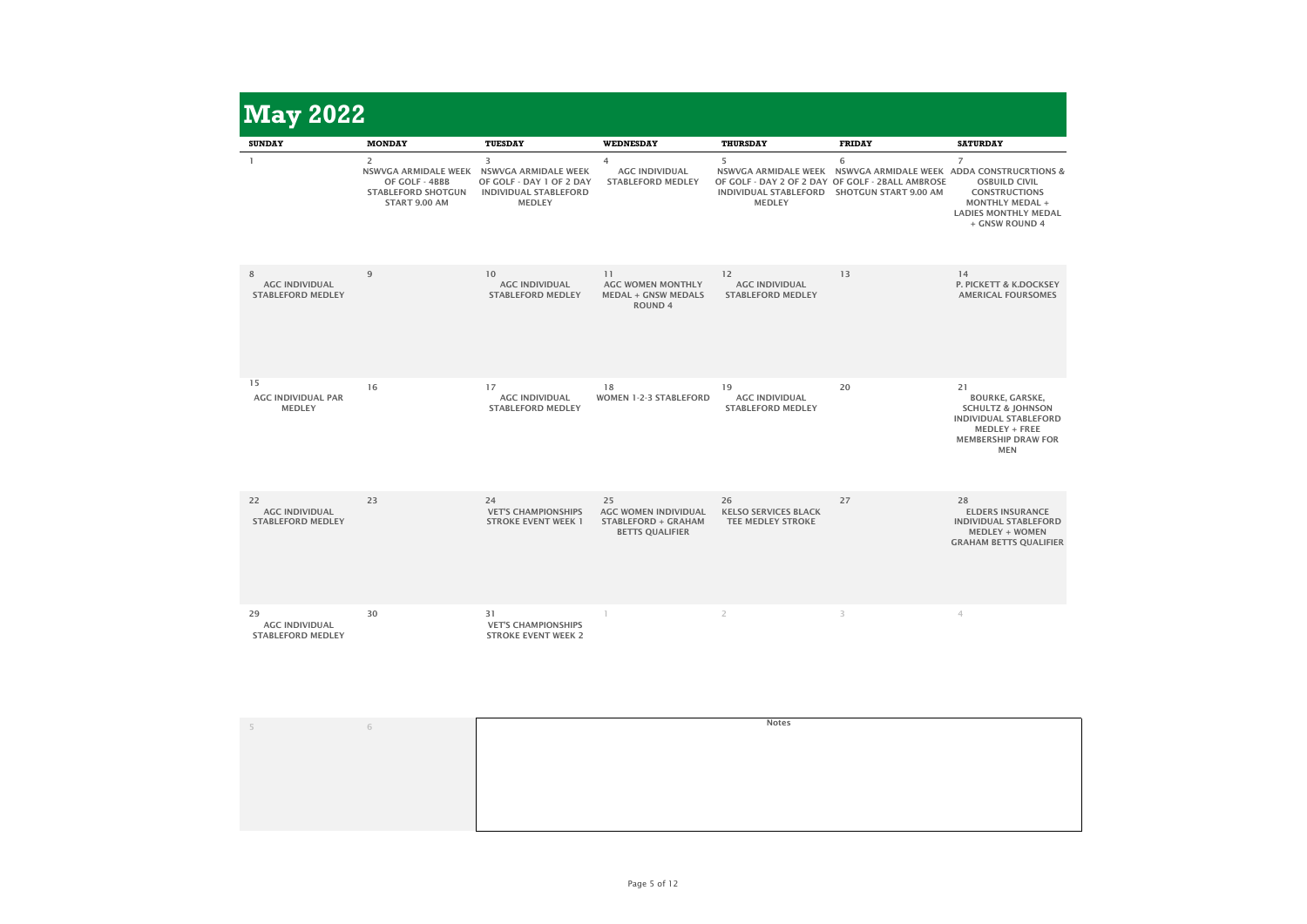| <b>June 2022</b>                                                                                              |                                                         |                                                                     |                                                                          |                                                                     |               |                                                                                                                                                                        |
|---------------------------------------------------------------------------------------------------------------|---------------------------------------------------------|---------------------------------------------------------------------|--------------------------------------------------------------------------|---------------------------------------------------------------------|---------------|------------------------------------------------------------------------------------------------------------------------------------------------------------------------|
| <b>SUNDAY</b>                                                                                                 | <b>MONDAY</b>                                           | <b>TUESDAY</b>                                                      | <b>WEDNESDAY</b>                                                         | <b>THURSDAY</b>                                                     | <b>FRIDAY</b> | <b>SATURDAY</b>                                                                                                                                                        |
| 29                                                                                                            | 30                                                      | 31                                                                  | <b>AGC WOMEN MONTHLY</b><br><b>MEDAL + GNSW MEDALS</b><br><b>ROUND 5</b> | $\overline{2}$<br><b>AGC INDIVIDUAL</b><br><b>STABLEFORD MEDLEY</b> | 3             | 4<br><b>ADDA CONSTRUCRTIONS &amp;</b><br><b>OSBUILD CIVIL</b><br><b>CONSTRUCTIONS</b><br><b>MONTHLY MEDAL +</b><br><b>WOMEN MONTHLY MEDAL</b><br>+ GNSW MEDALS ROUND 5 |
| 5<br><b>PAT MOORE &amp; JENNY</b><br><b>WESTON MIXED 4BBB</b><br><b>AGGREGATE STABLEFORD</b><br><b>MEDLEY</b> | 6                                                       | $\overline{7}$<br><b>AGC INDIVIDUAL</b><br><b>STABLEFORD MEDLEY</b> | 8<br><b>WOMEN PRESIDENT V</b><br><b>CAPTAIN MATCHPLAY</b>                | 9<br><b>AGC INDIVIDUAL</b><br><b>STABLEFORD MEDLEY</b>              | 10            | 11<br><b>GRAHM BETTS MOTORS</b><br><b>WINTER CUP 4BBB PAR</b><br><b>MEDLEY</b>                                                                                         |
| 12<br><b>AGC INDIVIDUAL PAR</b><br><b>MEDLEY</b>                                                              | 13<br><b>AGC INDIVIDUAL</b><br><b>STABLEFORD MEDLEY</b> | 14<br><b>AGC INDIVIDUAL</b><br><b>STABLEFORD MEDLEY</b>             | 15<br><b>AGC WOMEN STABLEFORD</b><br>+ GRAHAM BETTS<br><b>QUALIFIER</b>  | 16<br><b>AGC INDIVIDUAL</b><br><b>STABLEFORD MEDLEY</b>             | 17            | 18<br><b>WESTWOOD MOTOR INN</b><br><b>INDIVIDUAL PAR MEDLEY +</b><br><b>GRAHAM BETTS QUALIFIER</b>                                                                     |
| 19<br><b>AGC INDIVIDUAL</b><br><b>STABLEFORD MEDLEY</b>                                                       | 20                                                      | 21<br><b>AGC INDIVIDUAL</b><br><b>STABLEFORD MEDLEY</b>             | 22<br><b>AGC WOMEN 4BBB</b><br><b>STABLEFORD</b>                         | 23<br><b>KELSO SERVICES BLACK</b><br><b>TEE MEDLEY STROKE</b>       | 24            | 25<br><b>WILLIAMS &amp; SHARPE</b><br><b>INDIVIDUAL STABLEFORD</b><br><b>MEDLEY</b>                                                                                    |
| 26<br><b>AGC INDIVIDUAL</b><br><b>STABLEFORD MEDLEY +</b><br><b>GRAHAM BETTS QUALIFIER</b>                    | 27                                                      | 28<br><b>AGC INDIVIDUAL</b><br><b>STABLEFORD MEDLEY</b>             | 29<br><b>AGC WOMEN INDIVIDUAL</b><br><b>PAR</b>                          | 30                                                                  |               | $\overline{2}$                                                                                                                                                         |
| $\overline{\mathbf{3}}$                                                                                       | $\overline{4}$                                          |                                                                     |                                                                          | <b>Notes</b>                                                        |               |                                                                                                                                                                        |

| <b>June 2022</b>                                                                                              |                                                         |                                                                     |                                                                          |                                                                     |               |                                                                                                                                                                                     |
|---------------------------------------------------------------------------------------------------------------|---------------------------------------------------------|---------------------------------------------------------------------|--------------------------------------------------------------------------|---------------------------------------------------------------------|---------------|-------------------------------------------------------------------------------------------------------------------------------------------------------------------------------------|
| <b>SUNDAY</b>                                                                                                 | <b>MONDAY</b>                                           | <b>TUESDAY</b>                                                      | <b>WEDNESDAY</b>                                                         | <b>THURSDAY</b>                                                     | <b>FRIDAY</b> | <b>SATURDAY</b>                                                                                                                                                                     |
| 29                                                                                                            | 30                                                      | 31                                                                  | <b>AGC WOMEN MONTHLY</b><br><b>MEDAL + GNSW MEDALS</b><br><b>ROUND 5</b> | $\overline{2}$<br><b>AGC INDIVIDUAL</b><br><b>STABLEFORD MEDLEY</b> | 3             | $\overline{4}$<br><b>ADDA CONSTRUCRTIONS &amp;</b><br><b>OSBUILD CIVIL</b><br><b>CONSTRUCTIONS</b><br><b>MONTHLY MEDAL +</b><br><b>WOMEN MONTHLY MEDAL</b><br>+ GNSW MEDALS ROUND 5 |
| 5<br><b>PAT MOORE &amp; JENNY</b><br><b>WESTON MIXED 4BBB</b><br><b>AGGREGATE STABLEFORD</b><br><b>MEDLEY</b> | 6                                                       | $\overline{7}$<br><b>AGC INDIVIDUAL</b><br><b>STABLEFORD MEDLEY</b> | 8<br><b>WOMEN PRESIDENT V</b><br><b>CAPTAIN MATCHPLAY</b>                | 9<br><b>AGC INDIVIDUAL</b><br><b>STABLEFORD MEDLEY</b>              | 10            | 11<br><b>GRAHM BETTS MOTORS</b><br><b>WINTER CUP 4BBB PAR</b><br><b>MEDLEY</b>                                                                                                      |
| 12<br><b>AGC INDIVIDUAL PAR</b><br><b>MEDLEY</b>                                                              | 13<br><b>AGC INDIVIDUAL</b><br><b>STABLEFORD MEDLEY</b> | 14<br><b>AGC INDIVIDUAL</b><br><b>STABLEFORD MEDLEY</b>             | 15<br><b>AGC WOMEN STABLEFORD</b><br>+ GRAHAM BETTS<br><b>QUALIFIER</b>  | 16<br><b>AGC INDIVIDUAL</b><br><b>STABLEFORD MEDLEY</b>             | 17            | 18<br><b>WESTWOOD MOTOR INN</b><br><b>INDIVIDUAL PAR MEDLEY +</b><br><b>GRAHAM BETTS QUALIFIER</b>                                                                                  |
| 19<br><b>AGC INDIVIDUAL</b><br><b>STABLEFORD MEDLEY</b>                                                       | 20                                                      | 21<br><b>AGC INDIVIDUAL</b><br><b>STABLEFORD MEDLEY</b>             | 22<br><b>AGC WOMEN 4BBB</b><br><b>STABLEFORD</b>                         | 23<br><b>KELSO SERVICES BLACK</b><br><b>TEE MEDLEY STROKE</b>       | 24            | 25<br><b>WILLIAMS &amp; SHARPE</b><br><b>INDIVIDUAL STABLEFORD</b><br><b>MEDLEY</b>                                                                                                 |
| 26<br><b>AGC INDIVIDUAL</b><br><b>STABLEFORD MEDLEY +</b><br><b>GRAHAM BETTS QUALIFIER</b>                    | 27                                                      | 28<br><b>AGC INDIVIDUAL</b><br><b>STABLEFORD MEDLEY</b>             | 29<br><b>AGC WOMEN INDIVIDUAL</b><br><b>PAR</b>                          | 30                                                                  |               | $\overline{2}$                                                                                                                                                                      |
| 3                                                                                                             | $\leftarrow$                                            |                                                                     |                                                                          | <b>Notes</b>                                                        |               |                                                                                                                                                                                     |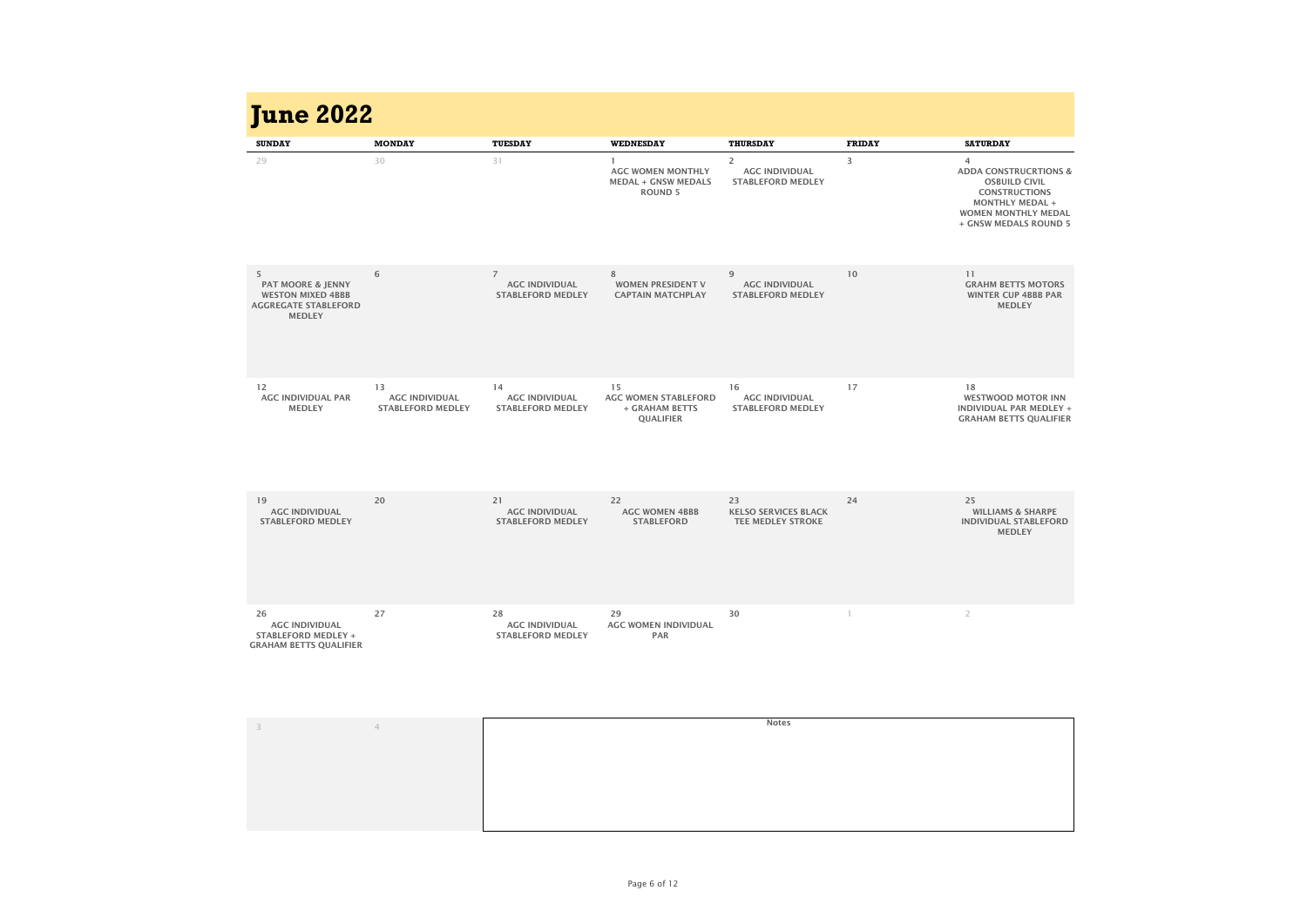| <b>SUNDAY</b>                                                                              | <b>MONDAY</b>  | <b>TUESDAY</b>                                                                                                     | <b>WEDNESDAY</b>                                                                          | <b>THURSDAY</b>                                                     | <b>FRIDAY</b> | <b>SATURDAY</b>                                                                                                                                                                                    |
|--------------------------------------------------------------------------------------------|----------------|--------------------------------------------------------------------------------------------------------------------|-------------------------------------------------------------------------------------------|---------------------------------------------------------------------|---------------|----------------------------------------------------------------------------------------------------------------------------------------------------------------------------------------------------|
| 26                                                                                         | 27             | 28                                                                                                                 | 29                                                                                        | 30<br><b>AGC INDIVIDUAL</b><br><b>STABLEFORD MEDLEY</b>             |               | $\overline{2}$<br><b>ADDA CONSTRUCRTIONS &amp;</b><br><b>OSBUILD CIVIL</b><br><b>CONSTRUCTIONS</b><br><b>MONTHLY MEDAL +</b><br><b>WOMEN MONTHLY MEDAL</b><br>+ WOMEN GNSW MEDAL<br><b>ROUND 6</b> |
| $\overline{3}$<br><b>AGC INDIVIDUAL PAR</b><br><b>MEDLEY</b>                               | $\overline{4}$ | 5<br><b>AGC INDIVIDUAL</b><br><b>STABLEFORD MEDLEY</b>                                                             | 6<br><b>AGC WOMEN MONTHLY</b><br><b>MEDAL + WOMEN GNSW</b><br><b>MEDAL ROUND 6</b>        | $\overline{7}$<br><b>AGC INDIVIDUAL</b><br><b>STABLEFORD MEDLEY</b> | 8             | 9<br><b>AGC INDIVIDUAL PAR</b><br><b>MEDLEY + GRAHAM BETTS</b><br><b>QUALIFIER</b>                                                                                                                 |
| 10<br><b>AGC INDIVIDUAL</b><br><b>STABLEFORD MEDLEY</b>                                    | 11             | 12<br><b>AGC INDIVIDUAL</b><br><b>STABLEFORD MEDLEY</b>                                                            | 13<br><b>AGC WOMEN INDIVIDUAL</b><br><b>STABLEFORD + GRAHAM</b><br><b>BETTS QUALIFIER</b> | 14<br><b>AGC INDIVIDUAL</b><br><b>STABLEFORD MEDLEY</b>             | 15            | 16<br>THE THURSDAY GOLFERS<br><b>INDIVIDUAL STABLEFORD</b><br><b>MEDLEY</b>                                                                                                                        |
| 17<br><b>AGC INDIVIDUAL</b><br><b>STABLEFORD MEDLEY +</b><br><b>GRAHAM BETTS QUALIFIER</b> | 18             | 19<br><b>MOXONS 4BBB 9.30AM</b><br><b>SHOTGUN START</b><br><b>QUALIFIER FOR N.E FINAL</b><br>AT INVERELL SEPT 28TH | 20<br><b>AGC WOMEN INDIVIDUAL</b><br><b>STABLEFORD</b>                                    | 21<br><b>AGC INDIVIDUAL</b><br><b>STABLEFORD MEDLEY</b>             | 22            | 23<br><b>ARMIDALE MAZDA BIG</b><br><b>BAM 4BBB MEDLEY - BEST</b><br><b>BALL + AGGREGATE +</b><br><b>MULTIPLIER</b>                                                                                 |
| 24<br><b>AGC INDIVIDUAL</b><br><b>STABLEFORD MEDLEY</b>                                    | 25             | 26<br><b>AGC INDIVIDUAL</b><br><b>STABLEFORD MEDLEY</b>                                                            | 27<br><b>AGC WOMEN INDIVIDUAL</b><br><b>PAR</b>                                           | 28<br><b>KELSO SERVICES BLACK</b><br><b>TEE MEDLEY STROKE</b>       | 29            | 30<br><b>AGC INDIVIDUAL</b><br><b>STABLEFORD MEDLEY</b>                                                                                                                                            |
| 31                                                                                         |                |                                                                                                                    |                                                                                           | <b>Notes</b>                                                        |               |                                                                                                                                                                                                    |

| <b>July 2022</b>                                                                           |                |                                                                                                                    |                                                                                           |                                                                     |               |                                                                                                                                                                                                    |
|--------------------------------------------------------------------------------------------|----------------|--------------------------------------------------------------------------------------------------------------------|-------------------------------------------------------------------------------------------|---------------------------------------------------------------------|---------------|----------------------------------------------------------------------------------------------------------------------------------------------------------------------------------------------------|
| <b>SUNDAY</b>                                                                              | <b>MONDAY</b>  | <b>TUESDAY</b>                                                                                                     | <b>WEDNESDAY</b>                                                                          | <b>THURSDAY</b>                                                     | <b>FRIDAY</b> | <b>SATURDAY</b>                                                                                                                                                                                    |
| 26                                                                                         | 27             | 28                                                                                                                 | 29                                                                                        | 30<br><b>AGC INDIVIDUAL</b><br><b>STABLEFORD MEDLEY</b>             |               | $\overline{2}$<br><b>ADDA CONSTRUCRTIONS &amp;</b><br><b>OSBUILD CIVIL</b><br><b>CONSTRUCTIONS</b><br><b>MONTHLY MEDAL +</b><br><b>WOMEN MONTHLY MEDAL</b><br>+ WOMEN GNSW MEDAL<br><b>ROUND 6</b> |
| 3<br><b>AGC INDIVIDUAL PAR</b><br><b>MEDLEY</b>                                            | $\overline{4}$ | 5<br><b>AGC INDIVIDUAL</b><br><b>STABLEFORD MEDLEY</b>                                                             | 6<br><b>AGC WOMEN MONTHLY</b><br><b>MEDAL + WOMEN GNSW</b><br><b>MEDAL ROUND 6</b>        | $\overline{7}$<br><b>AGC INDIVIDUAL</b><br><b>STABLEFORD MEDLEY</b> | 8             | 9<br><b>AGC INDIVIDUAL PAR</b><br><b>MEDLEY + GRAHAM BETTS</b><br><b>QUALIFIER</b>                                                                                                                 |
| 10<br><b>AGC INDIVIDUAL</b><br><b>STABLEFORD MEDLEY</b>                                    | 11             | 12<br><b>AGC INDIVIDUAL</b><br><b>STABLEFORD MEDLEY</b>                                                            | 13<br><b>AGC WOMEN INDIVIDUAL</b><br><b>STABLEFORD + GRAHAM</b><br><b>BETTS QUALIFIER</b> | 14<br><b>AGC INDIVIDUAL</b><br><b>STABLEFORD MEDLEY</b>             | 15            | 16<br>THE THURSDAY GOLFERS<br><b>INDIVIDUAL STABLEFORD</b><br><b>MEDLEY</b>                                                                                                                        |
| 17<br><b>AGC INDIVIDUAL</b><br><b>STABLEFORD MEDLEY +</b><br><b>GRAHAM BETTS QUALIFIER</b> | 18             | 19<br><b>MOXONS 4BBB 9.30AM</b><br><b>SHOTGUN START</b><br><b>QUALIFIER FOR N.E FINAL</b><br>AT INVERELL SEPT 28TH | 20<br><b>AGC WOMEN INDIVIDUAL</b><br><b>STABLEFORD</b>                                    | 21<br><b>AGC INDIVIDUAL</b><br><b>STABLEFORD MEDLEY</b>             | 22            | 23<br><b>ARMIDALE MAZDA BIG</b><br><b>BAM 4BBB MEDLEY - BEST</b><br><b>BALL + AGGREGATE +</b><br><b>MULTIPLIER</b>                                                                                 |
| 24<br><b>AGC INDIVIDUAL</b><br><b>STABLEFORD MEDLEY</b>                                    | 25             | 26<br><b>AGC INDIVIDUAL</b><br><b>STABLEFORD MEDLEY</b>                                                            | 27<br><b>AGC WOMEN INDIVIDUAL</b><br><b>PAR</b>                                           | 28<br><b>KELSO SERVICES BLACK</b><br><b>TEE MEDLEY STROKE</b>       | 29            | 30<br><b>AGC INDIVIDUAL</b><br><b>STABLEFORD MEDLEY</b>                                                                                                                                            |
| 31                                                                                         |                |                                                                                                                    |                                                                                           | <b>Notes</b>                                                        |               |                                                                                                                                                                                                    |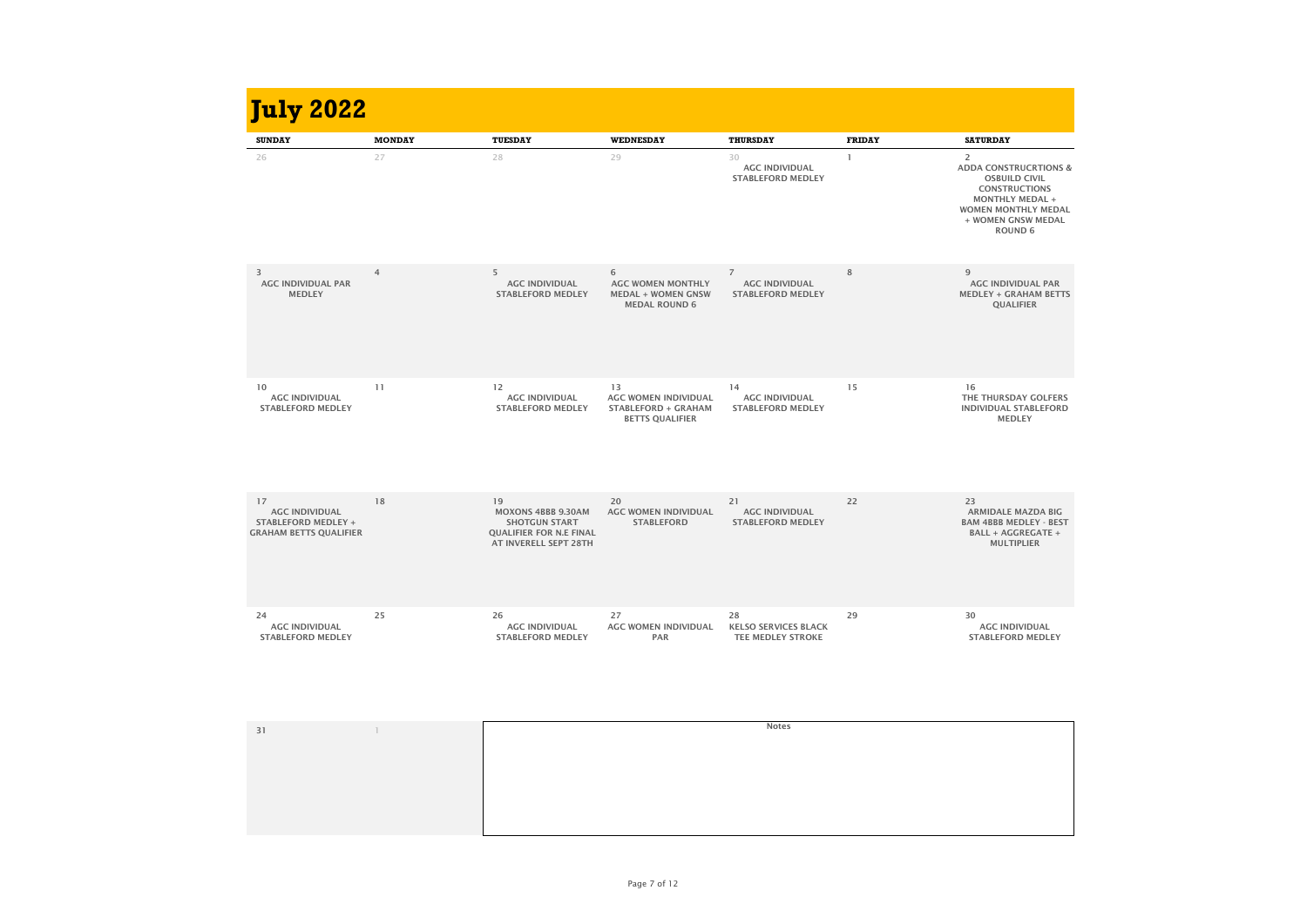| <b>August 2022</b>                                                                                |               |                                                                     |                                                                                                  |                                                                     |                |                                                                                                                                               |
|---------------------------------------------------------------------------------------------------|---------------|---------------------------------------------------------------------|--------------------------------------------------------------------------------------------------|---------------------------------------------------------------------|----------------|-----------------------------------------------------------------------------------------------------------------------------------------------|
| <b>SUNDAY</b>                                                                                     | <b>MONDAY</b> | <b>TUESDAY</b>                                                      | <b>WEDNESDAY</b>                                                                                 | <b>THURSDAY</b>                                                     | <b>FRIDAY</b>  | <b>SATURDAY</b>                                                                                                                               |
| 31                                                                                                |               | $\overline{2}$<br><b>AGC INDIVIDUAL</b><br><b>STABLEFORD MEDLEY</b> | 3<br><b>AGC WOMEN MONTHLY</b><br><b>MEDAL</b>                                                    | $\overline{4}$<br><b>AGC INDIVIDUAL</b><br><b>STABLEFORD MEDLEY</b> | 5              | 6<br><b>ADDA CONSTRUCRTIONS &amp;</b><br><b>OSBUILD CIVIL</b><br><b>CONSTRUCTIONS</b><br><b>MONTHLY MEDAL +</b><br><b>WOMEN MONTHLY MEDAL</b> |
| $\overline{7}$<br><b>AGC INDIVIDUAL PAR</b><br><b>MEDLEY + WOMEN</b><br><b>GRAHAM BETTS FINAL</b> | 8             | $\overline{9}$<br><b>AGC INDIVIDUAL</b><br><b>STABLEFORD MEDLEY</b> | 10<br><b>AGC WOMEN INDIVIDUAL</b><br><b>STABLEFORD</b>                                           | 11<br><b>AGC INDIVIDUAL</b><br><b>STABLEFORD MEDLEY</b>             | 12             | 13<br><b>NEW ENGLAND AUTO'S 18</b><br><b>HOLE 4BBB STROKE</b><br><b>CHAMPIONSHIPS</b>                                                         |
| 14<br><b>AGC INDIVIDUAL</b><br><b>STABLEFORD MEDLEY</b>                                           | 15            | 16<br><b>AGC INDIVIDUAL</b><br><b>STABLEFORD MEDLEY</b>             | 17<br><b>AGC WOMEN 4BBB</b><br><b>STABLEFORD SPONSORED</b><br><b>BY L.GARNER &amp; G.JOHNSON</b> | 18<br><b>AGC INDIVIDUAL</b><br><b>STABLEFORD MEDLEY</b>             | 19             | 20<br><b>AGC INDIVIDUAL</b><br><b>STABLEFORD MEDLEY</b>                                                                                       |
| 21<br><b>AGC INDIVIDUAL</b><br><b>STABLEFORD MEDLEY</b>                                           | 22            | 23<br><b>AGC INDIVIDUAL</b><br><b>STABLEFORD MEDLEY</b>             | 24<br><b>AGC WOMEN CHARITY DAY</b><br><b>STABLEFORD</b>                                          | 25<br><b>KELSO SERVICES BLACK</b><br><b>TEE MEDLEY STROKE</b>       | 26             | 27<br><b>AGC INDIVIDUAL</b><br><b>STABLEFORD MEDLEY</b>                                                                                       |
| 28<br><b>AGC INDIVIDUAL</b><br><b>STABLEFORD MEDLEY</b>                                           | 29            | 30<br><b>AGC INDIVIDUAL PAR</b><br><b>MEDLEY</b>                    | 31<br><b>AGC WOMEN MONTHLY</b><br><b>MEDAL (SEPTEMBER)</b>                                       |                                                                     | $\overline{2}$ | 3                                                                                                                                             |
| $\overline{4}$                                                                                    | 5             |                                                                     |                                                                                                  | <b>Notes</b>                                                        |                |                                                                                                                                               |

| <b>August 2022</b>                                                                                |               |                                                                     |                                                                                                  |                                                                     |                |                                                                                                                                               |
|---------------------------------------------------------------------------------------------------|---------------|---------------------------------------------------------------------|--------------------------------------------------------------------------------------------------|---------------------------------------------------------------------|----------------|-----------------------------------------------------------------------------------------------------------------------------------------------|
| <b>SUNDAY</b>                                                                                     | <b>MONDAY</b> | <b>TUESDAY</b>                                                      | <b>WEDNESDAY</b>                                                                                 | <b>THURSDAY</b>                                                     | <b>FRIDAY</b>  | <b>SATURDAY</b>                                                                                                                               |
| 31                                                                                                |               | $\overline{2}$<br><b>AGC INDIVIDUAL</b><br><b>STABLEFORD MEDLEY</b> | 3<br><b>AGC WOMEN MONTHLY</b><br><b>MEDAL</b>                                                    | $\overline{4}$<br><b>AGC INDIVIDUAL</b><br><b>STABLEFORD MEDLEY</b> | 5              | 6<br><b>ADDA CONSTRUCRTIONS &amp;</b><br><b>OSBUILD CIVIL</b><br><b>CONSTRUCTIONS</b><br><b>MONTHLY MEDAL +</b><br><b>WOMEN MONTHLY MEDAL</b> |
| $\overline{7}$<br><b>AGC INDIVIDUAL PAR</b><br><b>MEDLEY + WOMEN</b><br><b>GRAHAM BETTS FINAL</b> | 8             | 9<br><b>AGC INDIVIDUAL</b><br><b>STABLEFORD MEDLEY</b>              | 10<br><b>AGC WOMEN INDIVIDUAL</b><br><b>STABLEFORD</b>                                           | 11<br><b>AGC INDIVIDUAL</b><br><b>STABLEFORD MEDLEY</b>             | 12             | 13<br><b>NEW ENGLAND AUTO'S 18</b><br><b>HOLE 4BBB STROKE</b><br><b>CHAMPIONSHIPS</b>                                                         |
| 14<br><b>AGC INDIVIDUAL</b><br><b>STABLEFORD MEDLEY</b>                                           | 15            | 16<br><b>AGC INDIVIDUAL</b><br><b>STABLEFORD MEDLEY</b>             | 17<br><b>AGC WOMEN 4BBB</b><br><b>STABLEFORD SPONSORED</b><br><b>BY L.GARNER &amp; G.JOHNSON</b> | 18<br><b>AGC INDIVIDUAL</b><br><b>STABLEFORD MEDLEY</b>             | 19             | 20<br><b>AGC INDIVIDUAL</b><br><b>STABLEFORD MEDLEY</b>                                                                                       |
| 21<br><b>AGC INDIVIDUAL</b><br><b>STABLEFORD MEDLEY</b>                                           | 22            | 23<br><b>AGC INDIVIDUAL</b><br><b>STABLEFORD MEDLEY</b>             | 24<br><b>AGC WOMEN CHARITY DAY</b><br><b>STABLEFORD</b>                                          | 25<br><b>KELSO SERVICES BLACK</b><br><b>TEE MEDLEY STROKE</b>       | 26             | 27<br><b>AGC INDIVIDUAL</b><br><b>STABLEFORD MEDLEY</b>                                                                                       |
| 28<br><b>AGC INDIVIDUAL</b><br><b>STABLEFORD MEDLEY</b>                                           | 29            | 30<br><b>AGC INDIVIDUAL PAR</b><br><b>MEDLEY</b>                    | 31<br><b>AGC WOMEN MONTHLY</b><br><b>MEDAL (SEPTEMBER)</b>                                       |                                                                     | $\overline{2}$ | 3                                                                                                                                             |
| 4                                                                                                 | 5             |                                                                     |                                                                                                  | <b>Notes</b>                                                        |                |                                                                                                                                               |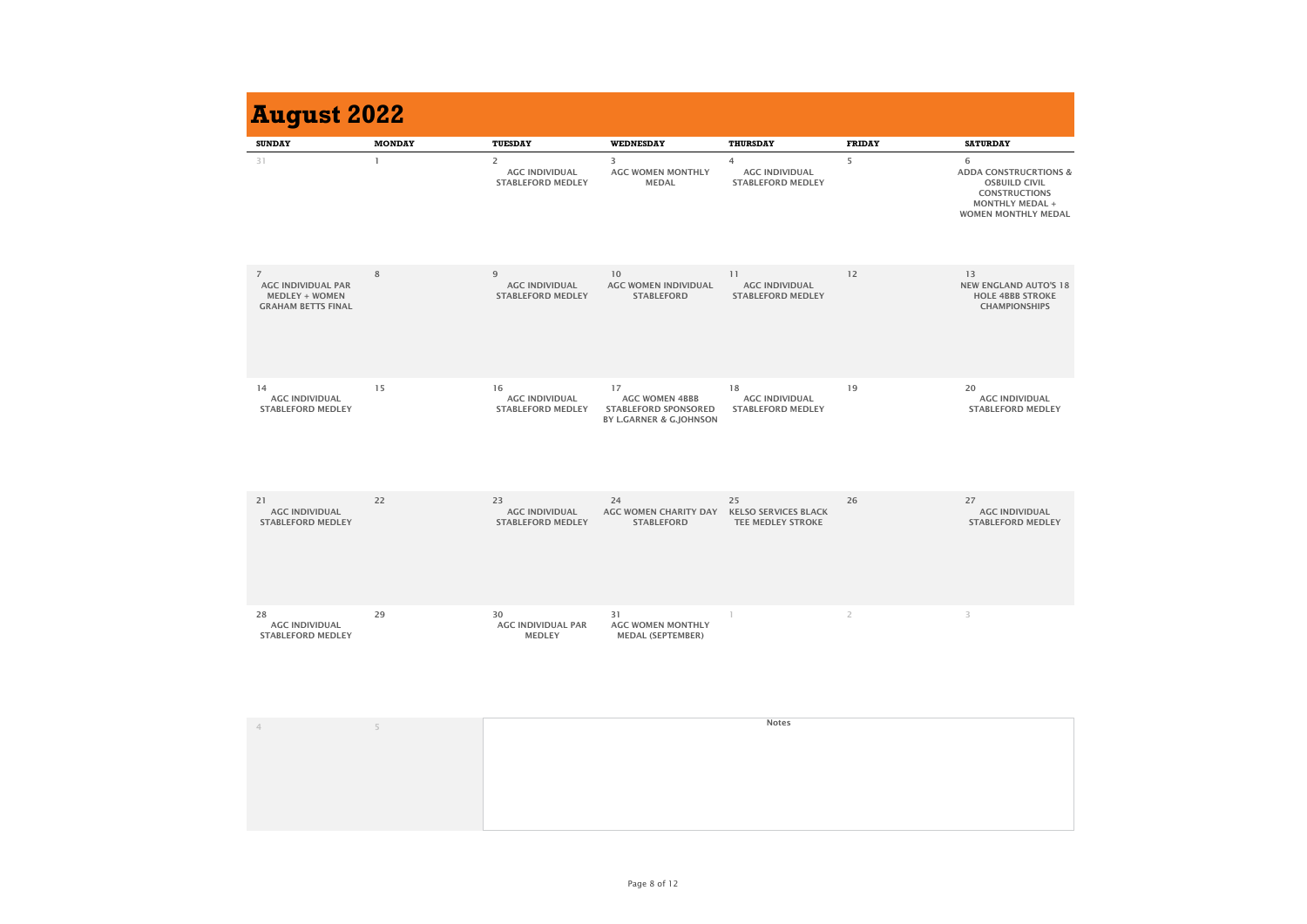

| <b>SUNDAY</b>                                                | <b>MONDAY</b>                                 | <b>TUESDAY</b>                                                        | <b>WEDNESDAY</b>                                                                                       | <b>THURSDAY</b>                                               | <b>FRIDAY</b>  | <b>SATURDAY</b>                                                                                                                               |
|--------------------------------------------------------------|-----------------------------------------------|-----------------------------------------------------------------------|--------------------------------------------------------------------------------------------------------|---------------------------------------------------------------|----------------|-----------------------------------------------------------------------------------------------------------------------------------------------|
| 28                                                           | 29                                            | 30                                                                    | 31                                                                                                     | <b>AGC INDIVIDUAL</b><br><b>STABLEFORD MEDLEY</b>             | $\overline{2}$ | 3<br><b>ADDA CONSTRUCRTIONS &amp;</b><br><b>OSBUILD CIVIL</b><br><b>CONSTRUCTIONS</b><br><b>MONTHLY MEDAL +</b><br><b>WOMEN MONTHLY MEDAL</b> |
| $\overline{4}$<br><b>AGC INDIVIDUAL PAR</b><br><b>MEDLEY</b> | 5                                             | 6<br><b>SPRING SPECIAL</b><br><b>FOURSOME</b><br><b>CHAMPIONSHIPS</b> | $\overline{7}$<br><b>AGC WOMEN INDIVIDUAL</b><br><b>STABLEFORD + DAY 1 OF 2</b><br><b>DAY ECLECTIC</b> | 8<br><b>AGC INDIVIDUAL</b><br><b>STABLEFORD MEDLEY</b>        | 9              | 10<br><b>PROPERTY LAW AND MORE</b><br><b>SPRING BOWL 4BBB</b><br><b>STABLEFORD MEDLEY</b>                                                     |
| 11<br><b>AGC INDIVIDUAL</b><br><b>STABLEFORD MEDLEY</b>      | 12<br><b>CORING AND</b><br><b>RENOVATIONS</b> | 13<br><b>CORING AND</b><br><b>RENOVATIONS</b>                         | 14<br><b>CORING AND</b><br><b>RENOVATIONS</b>                                                          | 15<br><b>AGC INDIVIDUAL</b><br><b>STABLEFORD MEDLEY</b>       | 16             | 17<br><b>AGC 2 PERSON AMBROSE</b><br><b>MEDLEY</b>                                                                                            |
| 18<br><b>AGC INDIVIDUAL</b><br><b>STABLEFORD MEDLEY</b>      | 19                                            | 20<br><b>AGC INDIVIDUAL</b><br><b>STABLEFORD MEDLEY</b>               | 21<br><b>AGC WOMEN INDIVIDUAL</b><br><b>PAR</b>                                                        | 22<br><b>AGC INDIVIDUAL</b><br><b>STABLEFORD MEDLEY</b>       | 23             | 24<br><b>LION BATTERIES ARMIDALE</b><br><b>INDIVIDUAL STABLEFORD</b><br><b>MEDLEY</b>                                                         |
| 25<br><b>AGC INDIVIDUAL</b><br><b>STABLEFORD MEDLEY</b>      | 26                                            | 27<br><b>AGC INDIVIDUAL</b><br><b>STABLEFORD MEDLEY</b>               | 28<br><b>L ROBERTSON AND P HALL</b><br><b>27 HOLE FOURSOMES</b><br><b>CHAMPIONSHIPS</b>                | 29<br><b>KELSO SERVICES BLACK</b><br><b>TEE MEDLEY STROKE</b> | 30             |                                                                                                                                               |
| $\overline{2}$                                               | $3 -$                                         |                                                                       |                                                                                                        | <b>Notes</b>                                                  |                |                                                                                                                                               |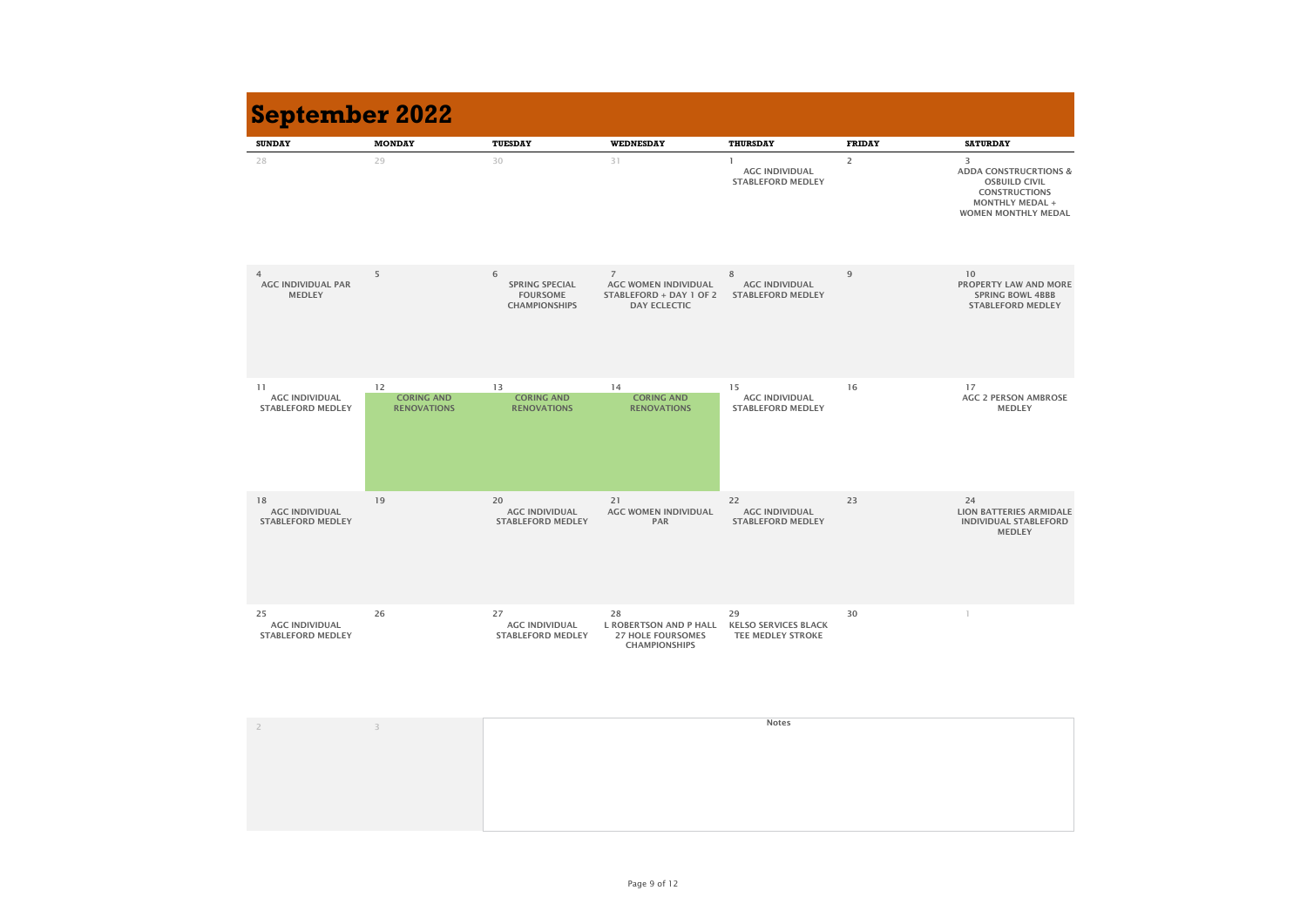| <b>SUNDAY</b>                                                | <b>MONDAY</b> | <b>TUESDAY</b>                                                                                                 | <b>WEDNESDAY</b>                                                                                      | <b>THURSDAY</b>                                               | <b>FRIDAY</b>  | <b>SATURDAY</b>                                                                                                                                |
|--------------------------------------------------------------|---------------|----------------------------------------------------------------------------------------------------------------|-------------------------------------------------------------------------------------------------------|---------------------------------------------------------------|----------------|------------------------------------------------------------------------------------------------------------------------------------------------|
| 25                                                           | 26            | 27                                                                                                             | 28                                                                                                    | 29<br><b>AGC INDIVIDUAL</b><br><b>STABLEFORD MEDLEY</b>       | 30             | <b>ADDA CONSTRUCRTIONS &amp;</b><br><b>OSBUILD CIVIL</b><br><b>CONSTRUCTIONS</b><br><b>MONTHLY MEDAL +</b><br><b>WOMEN MONTHLY MEDAL</b>       |
| $\overline{2}$<br><b>AGC INDIVIDUAL PAR</b><br><b>MEDLEY</b> | 3             | 4<br><b>AGC INDIVIDUAL</b><br><b>STABLEFORD MEDLEY</b>                                                         | 5<br><b>AGC WOMEN MONTHLY</b><br><b>MEDAL</b>                                                         | 6<br><b>AGC INDIVIDUAL</b><br><b>STABLEFORD MEDLEY</b>        | $\overline{7}$ | 8<br><b>HIGH VOLTAGE SHEARING</b><br><b>4BBB MULTIPLIER MEDLEY</b>                                                                             |
| 9<br><b>AGC INDIVIDUAL</b><br><b>STABLEFORD MEDLEY</b>       | 10            | 11<br><b>AGC INDIVIDUAL</b><br><b>STABLEFORD MEDLEY</b>                                                        | 12<br><b>AGC WOMEN INDIVIDUAL</b><br><b>STABLEFORD + DAY 2 OF 2</b><br><b>DAY ECLECTIC - KAY NASH</b> | 13<br><b>AGC INDIVIDUAL</b><br><b>STABLEFORD MEDLEY</b>       | 14             | 15<br><b>DUMARESQ CUP SCHAFER</b><br><b>&amp; BAILLIE FAMILIES</b><br><b>INDIVIDUAL STABLEFORD</b><br><b>MEDLEY</b>                            |
| 16<br><b>AGC INDIVIDUAL</b><br><b>STABLEFORD MEDLEY</b>      | 17            | 18<br><b>REGIONAL AUSTRALIA</b><br><b>BANK ARMIDALE OPEN</b><br><b>DAY + GRADE WILSON</b><br><b>SHIELD DAY</b> | 19<br><b>AGC WOMEN INDIVIDUAL</b><br><b>STABLEFORD</b>                                                | 20<br><b>AGC INDIVIDUAL</b><br><b>STABLEFORD MEDLEY</b>       | 21             | 22<br><b>NEW ENGLAND TOYOTA</b><br><b>INDIVIDUAL STROKE +</b><br><b>CAPTAIN Vs PRESIDENTS</b><br><b>DAY</b>                                    |
| 23<br><b>AGC INDIVIDUAL</b><br><b>STABLEFORD MEDLEY</b>      | 24            | 25<br><b>AGC INDIVIDUAL</b><br><b>STABLEFORD MEDLEY</b>                                                        | 26<br><b>AGC WOMEN 3 PERSON</b><br><b>AMBROSE - NEW GOLFERS</b><br><b>ENCOURAGED</b>                  | 27<br><b>KELSO SERVICES BLACK</b><br><b>TEE MEDLEY STROKE</b> | 28             | 29<br><b>ADDA CONSTRUCRTIONS &amp;</b><br><b>OSBUILD CIVIL</b><br><b>CONSTRUCTIONS</b><br><b>MONTHLY MEDAL +</b><br><b>WOMEN MONTHLY MEDAL</b> |
| 30<br><b>AGC INDIVIDUAL</b><br><b>STABLEFORD MEDLEY</b>      | 31            |                                                                                                                |                                                                                                       | <b>Notes</b>                                                  |                |                                                                                                                                                |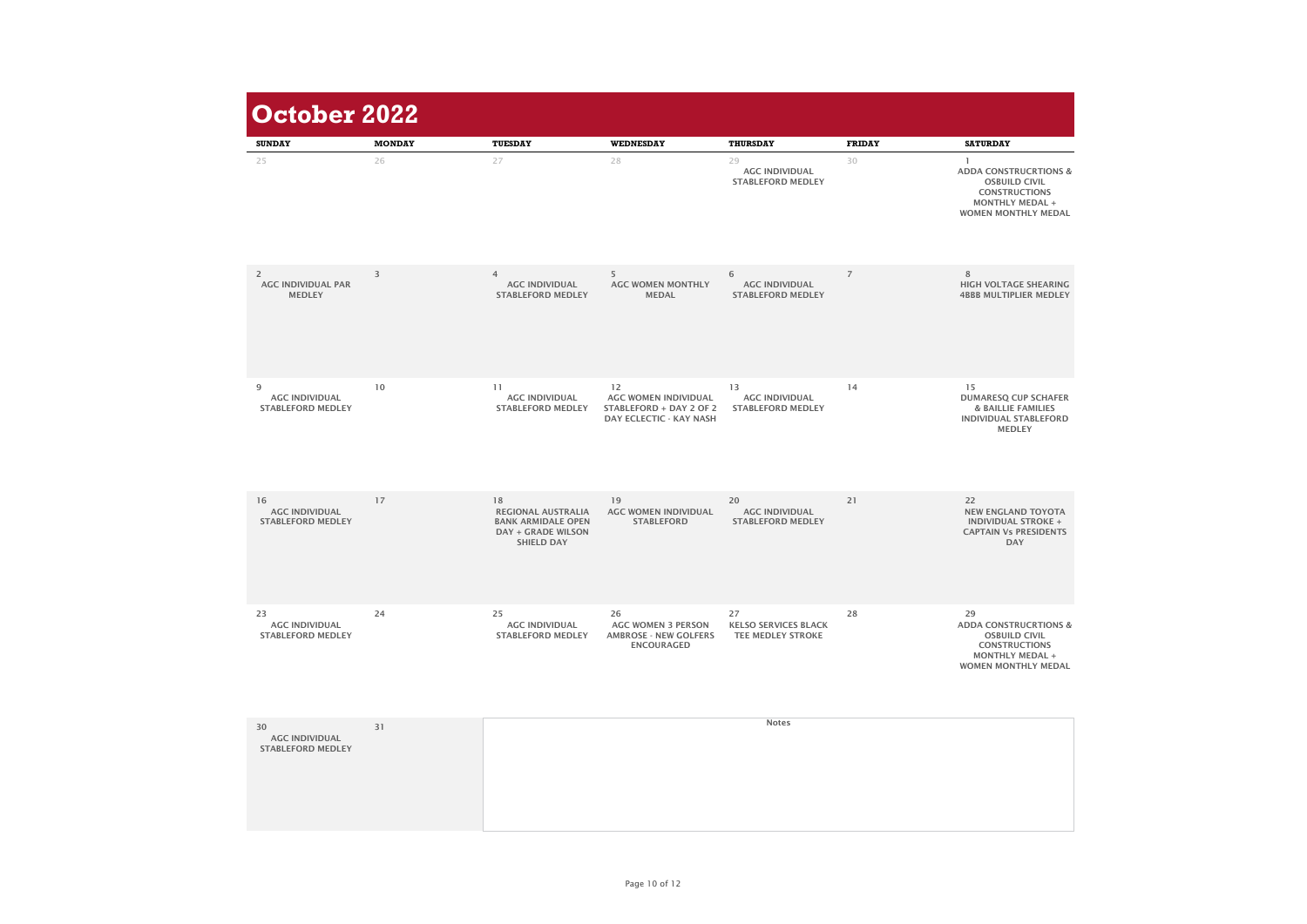| <b>November 2022</b>                                                                          |                |                                                         |                                                            |                                                               |                                                                                  |                                                                                                                |
|-----------------------------------------------------------------------------------------------|----------------|---------------------------------------------------------|------------------------------------------------------------|---------------------------------------------------------------|----------------------------------------------------------------------------------|----------------------------------------------------------------------------------------------------------------|
| <b>SUNDAY</b>                                                                                 | <b>MONDAY</b>  | <b>TUESDAY</b>                                          | <b>WEDNESDAY</b>                                           | <b>THURSDAY</b>                                               | <b>FRIDAY</b>                                                                    | <b>SATURDAY</b>                                                                                                |
| 30                                                                                            | 31             | <b>AGC INDIVIDUAL</b><br><b>STABLEFORD MEDLEY</b>       | $\overline{2}$<br><b>AGC WOMEN MONTHLY</b><br><b>MEDAL</b> | 3<br><b>AGC INDIVIDUAL</b><br><b>STABLEFORD MEDLEY</b>        | $\overline{4}$<br><b>TEE SPONSOR DAY</b>                                         | 5<br><b>ARMIDALE WOMENS JUG</b><br><b>INDIVIDUAL STABLEFORD</b>                                                |
| 6<br><b>HUNTS CARPET &amp; BLINDS</b><br><b>ARMIDALE WOMENS JUG</b><br><b>4BBB STABLEFORD</b> | $\overline{7}$ | 8<br><b>AGC INDIVIDUAL</b><br><b>STABLEFORD MEDLEY</b>  | 9<br><b>AGC WOMEN INDIVIDUAL</b><br><b>STABLEFORD</b>      | 10<br><b>AGC INDIVIDUAL</b><br><b>STABLEFORD MEDLEY</b>       | 11<br><b>FRIDAY 9 HOLE JUG</b><br><b>WEEKEND INDIVIDUAL</b><br><b>STABLEFORD</b> | 12<br><b>ARMIDALE MENS</b><br><b>SOLOMONS 4BBB</b><br><b>STABLEFORD</b>                                        |
| 13<br><b>KELSO SERVICES</b><br><b>ARMIDALE MENS JUG 4BBB</b><br><b>PAR</b>                    | 14             | 15<br><b>AGC INDIVIDUAL</b><br><b>STABLEFORD MEDLEY</b> | 16<br><b>AGC WOMEN INDIVIDUAL</b><br><b>PAR</b>            | 17<br><b>AGC INDIVIDUAL</b><br><b>STABLEFORD MEDLEY</b>       | 18                                                                               | 19<br><b>AGC INDIVIDUAL</b><br><b>STABLEFORD</b>                                                               |
| 20<br><b>AGC INDIVIDUAL</b><br><b>STABLEFORD MEDLEY</b>                                       | 21             | 22<br><b>AGC INDIVIDUAL</b><br><b>STABLEFORD MEDLEY</b> | 23<br><b>AGC WOMEN INDIVIDUAL</b><br><b>STABLEFORD</b>     | 24<br><b>KELSO SERVICES BLACK</b><br><b>TEE MEDLEY STROKE</b> | 25                                                                               | 26<br><b>T. MURRAY &amp; G.TUXFORD</b><br>PAT DOUG JOHNSTON<br><b>MEMORIAL INDIVIDUAL</b><br><b>PAR MEDLEY</b> |
| 27<br><b>AGC INDIVIDUAL</b><br><b>STABLEFORD MEDLEY</b>                                       | 28             | 29<br><b>AGC INDIVIDUAL</b><br><b>STABLEFORD MEDLEY</b> | 30<br><b>AGC WOMEN INDIVIDUAL</b><br><b>STABLEFORD</b>     |                                                               | $\overline{2}$                                                                   | 3                                                                                                              |
|                                                                                               | 5              |                                                         |                                                            | <b>Notes</b>                                                  |                                                                                  |                                                                                                                |

| <b>November 2022</b>                                                                          |                     |                                                                     |                                                                                |                                                                           |                                                                                  |                                                                                                                |
|-----------------------------------------------------------------------------------------------|---------------------|---------------------------------------------------------------------|--------------------------------------------------------------------------------|---------------------------------------------------------------------------|----------------------------------------------------------------------------------|----------------------------------------------------------------------------------------------------------------|
| <b>SUNDAY</b><br>30                                                                           | <b>MONDAY</b><br>31 | <b>TUESDAY</b><br><b>AGC INDIVIDUAL</b><br><b>STABLEFORD MEDLEY</b> | <b>WEDNESDAY</b><br>$\overline{2}$<br><b>AGC WOMEN MONTHLY</b><br><b>MEDAL</b> | <b>THURSDAY</b><br>3<br><b>AGC INDIVIDUAL</b><br><b>STABLEFORD MEDLEY</b> | <b>FRIDAY</b><br>$\overline{4}$<br><b>TEE SPONSOR DAY</b>                        | <b>SATURDAY</b><br>5<br><b>ARMIDALE WOMENS JUG</b><br><b>INDIVIDUAL STABLEFORD</b>                             |
| 6<br><b>HUNTS CARPET &amp; BLINDS</b><br><b>ARMIDALE WOMENS JUG</b><br><b>4BBB STABLEFORD</b> | $\overline{7}$      | $8\phantom{1}$<br><b>AGC INDIVIDUAL</b><br><b>STABLEFORD MEDLEY</b> | 9<br><b>AGC WOMEN INDIVIDUAL</b><br><b>STABLEFORD</b>                          | 10<br><b>AGC INDIVIDUAL</b><br><b>STABLEFORD MEDLEY</b>                   | 11<br><b>FRIDAY 9 HOLE JUG</b><br><b>WEEKEND INDIVIDUAL</b><br><b>STABLEFORD</b> | 12<br><b>ARMIDALE MENS</b><br><b>SOLOMONS 4BBB</b><br><b>STABLEFORD</b>                                        |
| 13<br><b>KELSO SERVICES</b><br><b>ARMIDALE MENS JUG 4BBB</b><br><b>PAR</b>                    | 14                  | 15<br><b>AGC INDIVIDUAL</b><br><b>STABLEFORD MEDLEY</b>             | 16<br><b>AGC WOMEN INDIVIDUAL</b><br><b>PAR</b>                                | 17<br><b>AGC INDIVIDUAL</b><br><b>STABLEFORD MEDLEY</b>                   | 18                                                                               | 19<br><b>AGC INDIVIDUAL</b><br><b>STABLEFORD</b>                                                               |
| 20<br><b>AGC INDIVIDUAL</b><br><b>STABLEFORD MEDLEY</b>                                       | 21                  | 22<br><b>AGC INDIVIDUAL</b><br><b>STABLEFORD MEDLEY</b>             | 23<br><b>AGC WOMEN INDIVIDUAL</b><br><b>STABLEFORD</b>                         | 24<br><b>KELSO SERVICES BLACK</b><br><b>TEE MEDLEY STROKE</b>             | 25                                                                               | 26<br><b>T. MURRAY &amp; G.TUXFORD</b><br>PAT DOUG JOHNSTON<br><b>MEMORIAL INDIVIDUAL</b><br><b>PAR MEDLEY</b> |
| 27<br><b>AGC INDIVIDUAL</b><br><b>STABLEFORD MEDLEY</b>                                       | 28                  | 29<br><b>AGC INDIVIDUAL</b><br><b>STABLEFORD MEDLEY</b>             | 30<br><b>AGC WOMEN INDIVIDUAL</b><br><b>STABLEFORD</b>                         |                                                                           | $\overline{2}$                                                                   | 3                                                                                                              |
|                                                                                               | 5                   |                                                                     |                                                                                | <b>Notes</b>                                                              |                                                                                  |                                                                                                                |